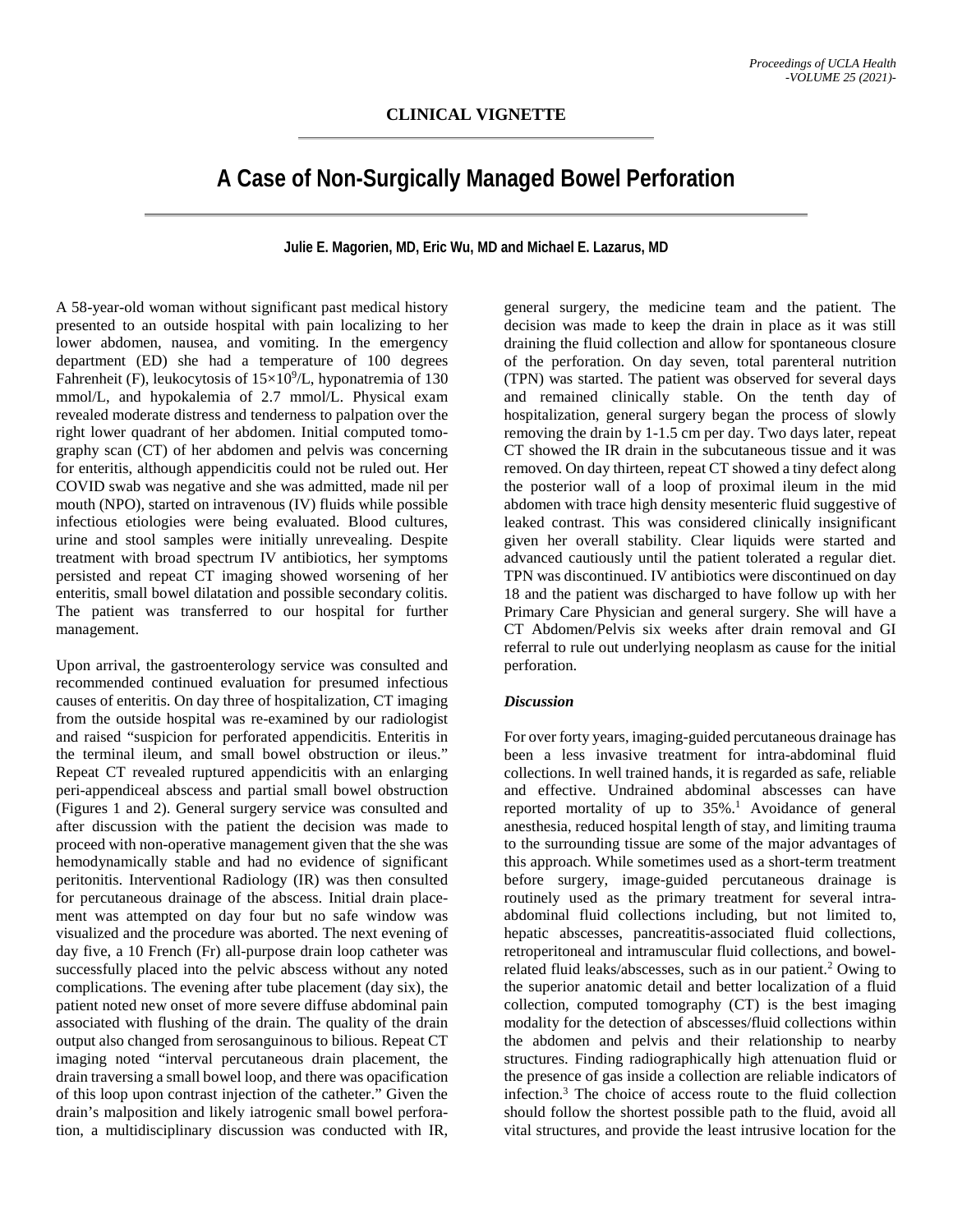patient for comfort and subsequent drain management. When managing primary abnormal intraabdominal fluid, small collections  $\langle \langle 3 \rangle$  cm) are often treated with antibiotics alone.<sup>4</sup> Percutaneous drainage of appendicitis complicated with abscesses has shown to significantly reduce complication rates.5 As with our patient, percutaneous drainage of perienteric collections, even in the setting of a postoperative anastomotic leak or perforation, have been shown to decrease the length of hospital stay and reduce the need for surgical intervention.<sup>5</sup> In cases with persistent collections despite drainage, management options could include catheter manipulation and catheter upsizing. Small intestinal bowel perforations can be caused by both iatrogenic and non-iatrogenic causes, with the most commonly cited iatrogenic causes being laparoscopic abdominal surgeries and endoscopy.6 Patients may present with immediate abdominal pain or acute pain that is localized based on perforation site (i.e. back pain from retroperitoneal perforation). Perforation of the upper gastrointestinal tract may irritate the diaphragm and lead to referred shoulder pain. In

## *Figures*



Figure 1: Contrast enhanced CT coronal view of the abdomen and pelvis showing the appendiceal base as markedly thickened and enhancing. The lumen is dilated and fluid-filled and there appear to be several areas of discontinuity of its wall (arrow).

patients that present sub-acutely complications such as abscess/ phlegmon and fistula formation may also be present especially in patients with underlying Crohn's Disease. There should be a high degree of suspicion for perforation in patients that present with acute chest or abdominal pain after surgery or instrumentation.

Our patient did not present with a classic presentation of abdominal pain immediately after a procedure, but noted the onset of severe pain when her drain was flushed. In addition, the drain output changed from serosanguineous to bilious alerting the team to the possibility of drain malplacement. Given our patient's overall clinical stability, essentially contained perforation and evidence that the fluid collection was decreasing in size on repeat scans, she was managed conservatively. After removal of the tube, the patient had an uneventful recovery and was discharged to have follow up with outpatient surgery. Two weeks after discharge she saw general surgery and continued to be clinically stable.



Figure 2: Contrast enhanced CT transverse view of the lower abdomen. Appendix associated fluid collection follows the course of the appendix into the right abdomen, the most cephalad component measuring approximately 10 x 3 cm and a caudad component measuring 5.83 x 4.95 cm. (See blue and yellow arrows)

## **REFERENCES**

- 1. **Montgomery RS, Wilson SE**. Intraabdominal abscesses: image-guided diagnosis and therapy. *Clin Infect Dis*. 1996 Jul;23(1):28-36. doi: 10.1093/clinids/23.1.28. PMID: 8816124.
- 2. **Singh B, May K, Coltart I, Moore NR, Cunningham C.** The long-term results of percutaneous drainage of diverticular abscess. *Ann R Coll Surg Engl*. 2008